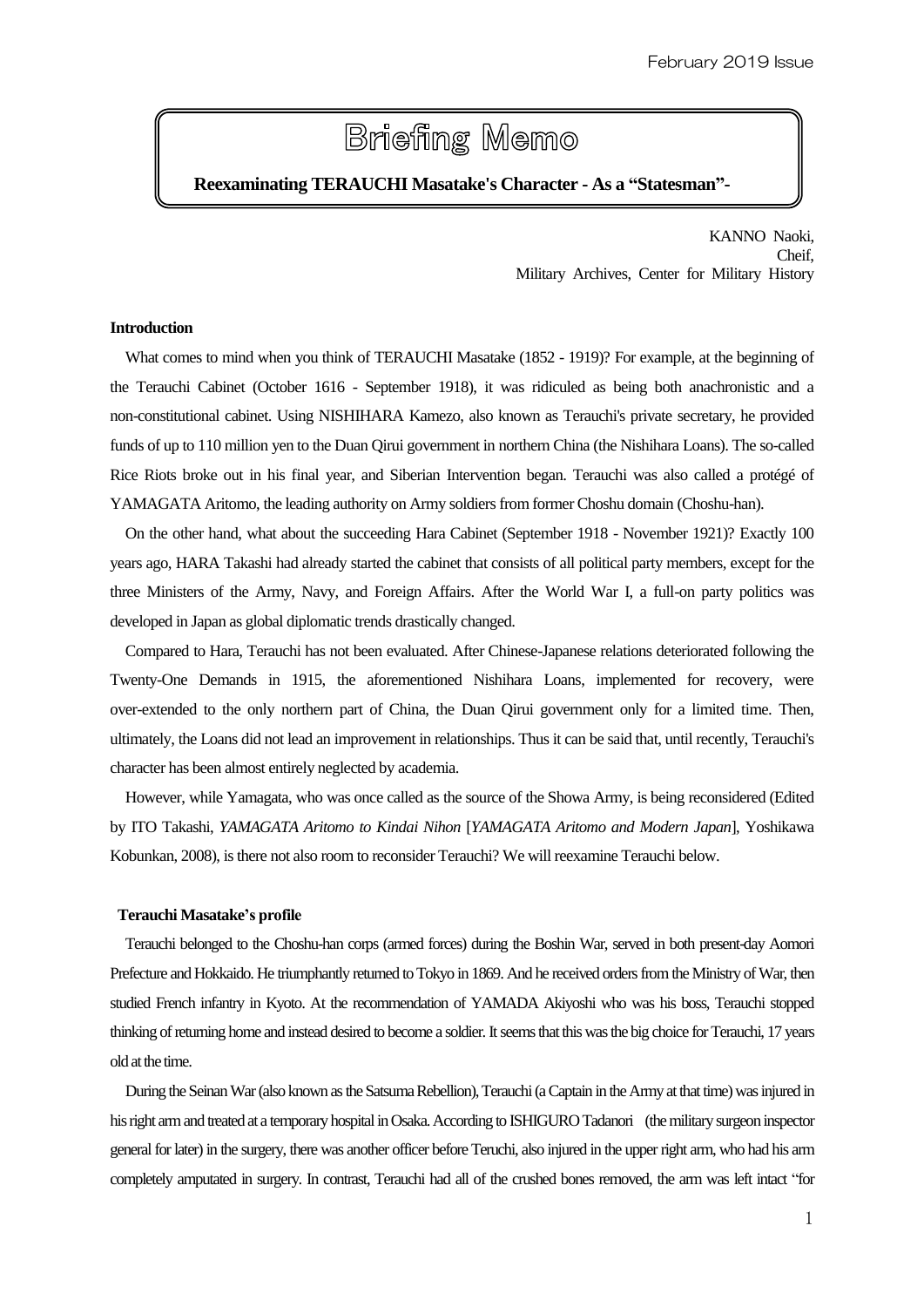therapeutic testing,", and splints were applied. The deep connective tissues of Terauchi's arm later hardened, and after a few years he became able to hold a sword with the assistance of a leather device. However, Terauchi had great difficulty writing during his lifetime. As will be discussed later, this seemingly personal phenomenon led to problems that cannot be ignored while researching history.

Terauchi was 30 years old in 1882 (a Major in the Army at that time) and sailed overseas for the first time as an assistant to Prince Kan'in Kotohito, who studied in France. Teruchi studied languages while in France and devoted himself to researching the history of war, including the Franco-Prussian War. In 1884, a group of 15 people from the Army, including Lord OYAMA Iwao, MIURA Goro, NOZU Michitsura, KAWAKAMI Soroku, and KATSURA Taro, etc. went to European countries to inspect the military systems as they moved to the division system. The fact that Terauchi took themin France would later make a considerable significance in his career, and his stay in France lasted almost three years.

Terauchi (a Major General in the Army at that time) served as the Minister of Transportation and Communicationduring the Sino-Japanese War. And from 1896, after the war, he spent more than a year inspecting and observing the armies of France, Russia, Austria, Germany, and other countries. In France he caught a glimpse of Russian-French relations, and in Russia, he was received in audience by Emperor Nicholas II of Russia, and focused on the organization, equipment, and training methods of the Imperial Guard. In Germany, Terauchi was able to hear in detail, from military personnel working in the Prussian Ministry of War, about the army's budget and organization. Such abundant overseas experience and his administrative skills as theArmy Minister during the Russo-Japanese War are indispensable facets when considering Terauchi.

#### **Terauchi and the People around Him**

As mentioned at the beginning, Terauchi and Hara Takashi (1856 - 1921) tend to be seen in contrast, but they both had experience serving in the same Cabinet during the Meiji Era (1868 - 1912) and had a relatively good relationship. The two-division expansion problem (a conflict in the cabinet over expansion of funding for two divisions in the Imperial Army) brought a disagreement within the second Saionji Cabinet because of UEHARA Yusaku's ardor for expansion. After that, the cabinet fell in 1912. While Uehara's solo performance was finished and led to the fall of the cabinet, Hara evaluated Terauchi as a person who would not have maneuvered and fought like Uehara, and Hara kept a certain level of trust in Terauchi (*Diary of Hara Takashi*,October 16, 1913). Hara led the Rikken Seiyukai political party (Association of Friends of Constitutional) during the Terauchi Cabinet period and supported Terauchi from an impartial and unbiased standpoint.

Nishihara Kamezo (1873 – 1954) was an individual who idolized Terauchi. Nishihara repeatedly expressed his views on industry and economics on the Korean peninsula since the time Terauchi was Governor-General of Korea, and Terauchi came to him for further opinions. Nishihara, together with Terauchi, deplored the second Okuma Cabinet's policy towards China, represented by the Twenty-One Demands. After the Terauchi Cabinet started, it must have been a matter of course for Nishihara to try and improve the relationship between Japan and China in response to Prime Minister Terauchi's wishes. However, Terauchi's approach was to unify China, different from Nishihara who tried only to increase support in the north. Nishihara left behind a large number of handwritten historical materials due to his dedication to Terauchi and his passion for improving Sino-Japanese relations, but was unaware of the difference between himself and Terauchi.

The relationship between Terauchi and YASUKAWA Keiichiro (1849 - 1934), a titan in the Kyushu industrial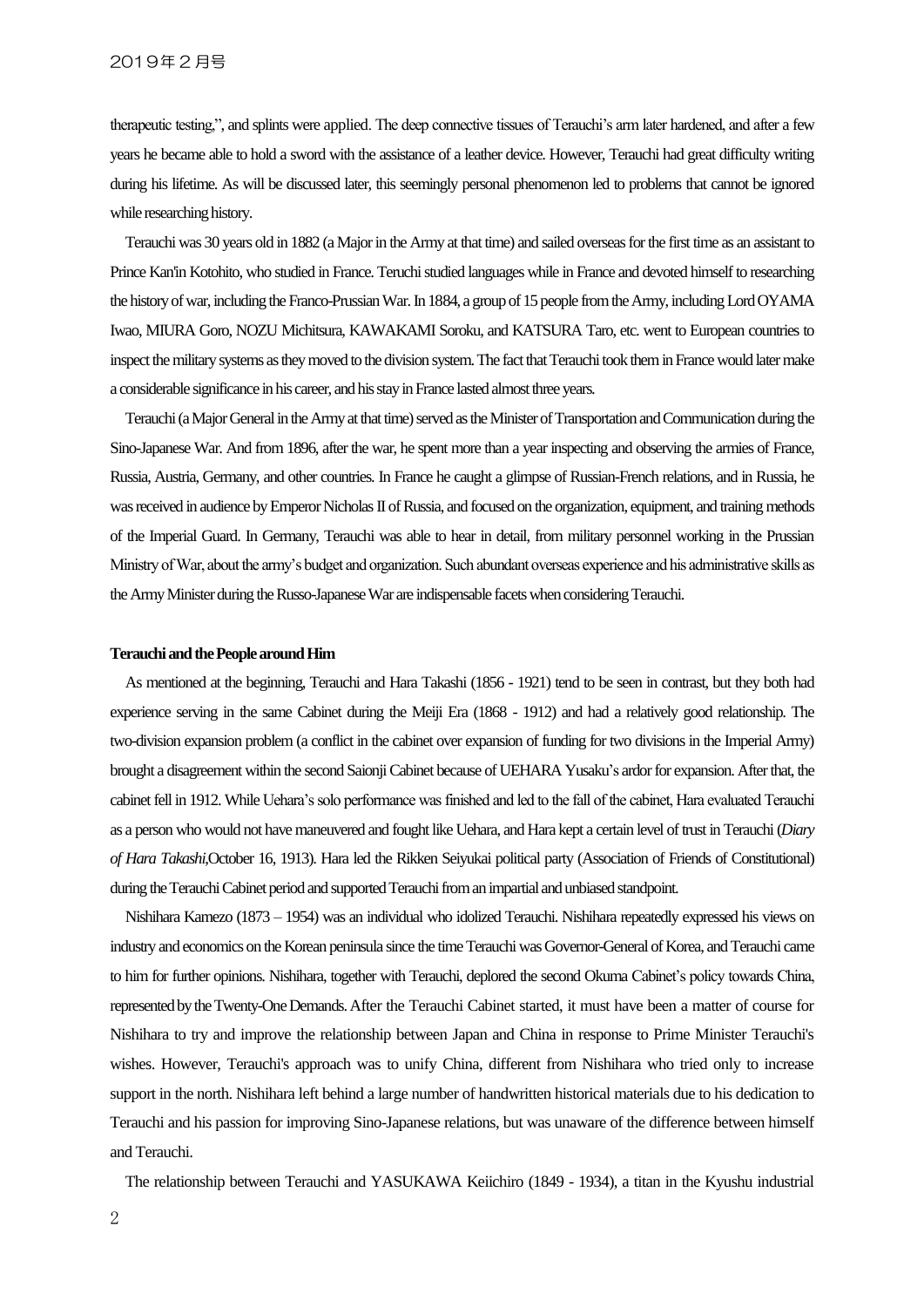world, is also very interesting. When China was essentially divided into north and south after the end of 1915, Yasukawa, the founder of Kyushu Steel Corporation, had a close relationship with Sun Yat-sen, who was based in the south of China. Yasukawa thought that there should be mediation while respecting the initiative between the north and south China. This modest stance was extremely similar to Terauchi's attitude towards China. After the United States banned steel exports during the World War I, Yasukawa frequently appealed to Terauchi about the importance of Chinese iron resources.

Surprisingly, YOSHIDA Shigeru (1878 - 1967), alongside Nishihara, must also be mentioned as another person who was devoted to Terauchi. Yoshida began interacting with Terauchi soon after beginning his diplomatic activities in Manchuria. From 1912 to 1916, when Terauchi was appointed as the Governor-General of Korea, Yoshida was concurrently serving as the Governor-General's secretary, in addition to his duties as consular representative to the city of Andong (currently Dandong city, Liaoning province, China). Yoshida was persuaded to serve as the Prime Minister's Secretary, especially when Terauchi was appointed Prime Minister, but he declined. At this time, Yoshida, who was in his 30s, recalled in his later years that Terauchi would give in earnest advice and encouragement to later generations.

Finally, some research on the Nishihara Loans, which has been very helping in examining Terauchi and the Terauchi Cabinet, will be touched upon. Its purpose is assisting in future Terauchi research.

#### **The Time when Nishihara Loan Research was Prosperous**

Relying on Nishihara's abundant historical manuscripts, the "Nishihara Kamezo Collection" which are held in Tokyo Main Library, the National Diet Library, one study group was established at Graduate School of Economics, the University of Tokyo in the 1960s. Research on the Nishihara Loans was extensive until the 1980s. In contrast to Terauchi, who had an injury in his right arm and was not able to produce lots of historical materials, historical discussions on the Terauchi Cabinet and the Nishihara Loans began from the many historical materials left behind by Nishihara's views.

Hosei University President OUCHI Hyoe was the person who played a leading role in the research. Ouchi once worked at the Ministry of Finance after graduating from The University of Tokyo, and during the Terauchi period he watched Nishihara's entering and exiting the government building, along with Minister of Finance SHODA Kazue. It doesn't seem that researchers' emphasis about the collaborations between Terauchi, Shoda, and Nishihara is unrelated to Ouchi's image of Nishihara and Shoda.

In the 1960s, Japan was in the period of the Sato Cabinet, in rapid economic growth, and had an overwhelming advantage over China economically. And Sino-Japanese relationship looked like the Duan administration in China and the Terauchi Cabinet, in an unprecedented economic surplus in Japan during the World War I. Research results about the Nishihara Loans were published one after another, while the United States approached China, China ascended to the United Nations, and normalization between Japan and China continued. When China has taken its place in the full-fledged international community, Japanese public opinion sought the ideal Sino-Japanese relation that do never fall into the war. There is no denying that Terauchi's negative image was spread as a by-product of Nishihara Loan research in academia.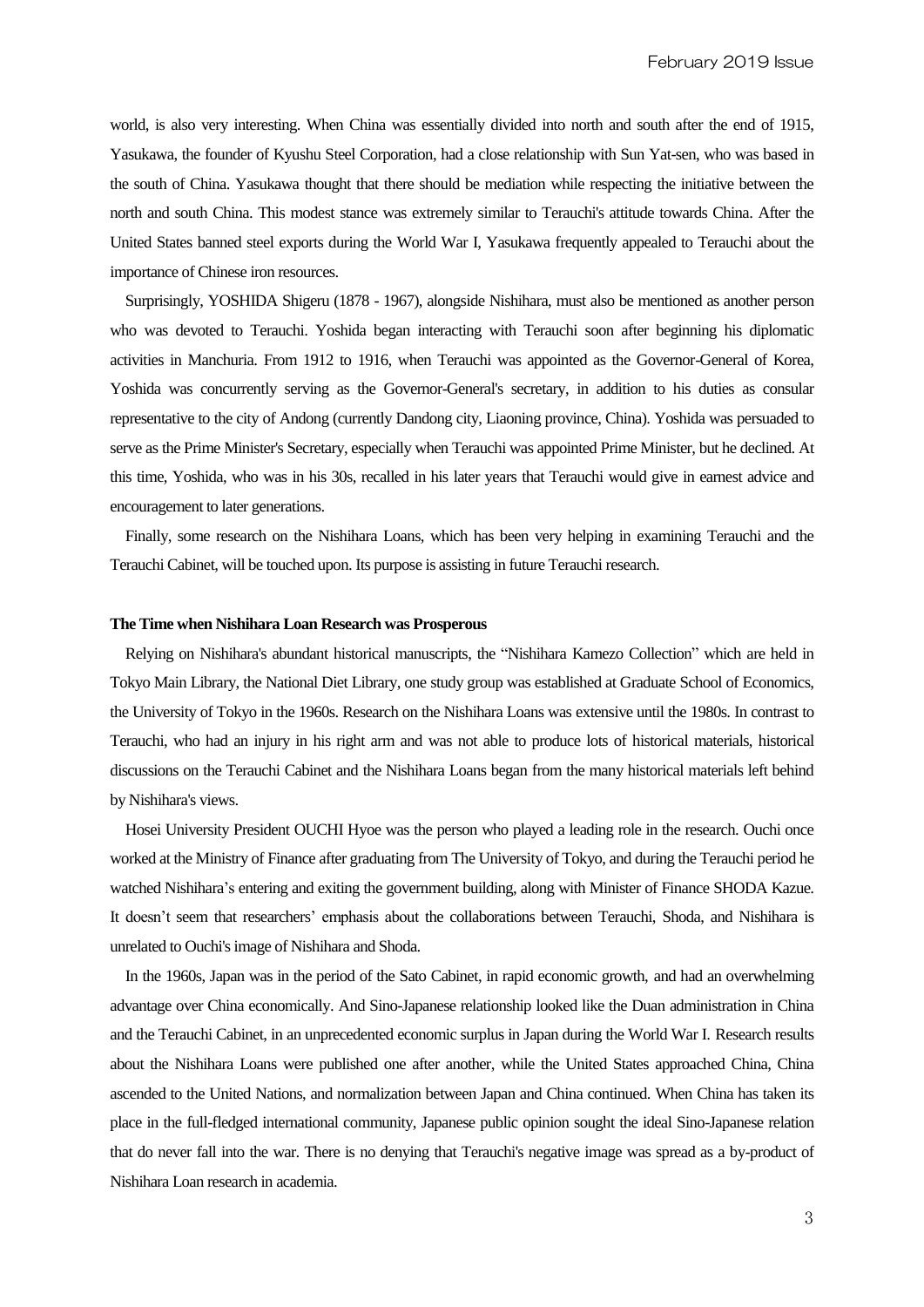Even the above-mentioned period, when Nishihara Loan research was in full swing, has already been considered for historical study. Needless to say, it is important to recognize that the historical materials left by Nishihara are important for Terauchi research. However, Nishihara was not Terauchi's all. This is more important for an approach to the reality of who Terauchi was.

### **In Lieu of a Conclusion**

As mentioned above, it seems that there is room for the conception of Terauchi. Until now, there have been many discussions about Terauchi through the lens of Nishihara, but from now on it will be a challenge to reconstruct Terauchi's image from the perspective of Terauchi's relationships with people other than Nishihara.

In this article, Terauchi's contacts with civilian politicians, businessmen, and diplomats, etc. have been pointed out. For more extensive contacts, look at the academic books listed below. But in any case, Terauchi was more of a "statesman" than a soldier. Although an old expression, "Heikou Jihei" (meaning "Fair and Impartial") was Terauchi's motto, it was not an exaggeration since Terauchi earnestly and sincerely took on dignitaries in various realms outside of the army.

The composition of the contrast between Terauchi and Hara, and the cooperation between Terauchi and Nishihara, is a view that has been taken for granted until now. However, it seems that the reality of Terauchi becomes clearer after we break away from this double veil. Such an approach may also be useful in correcting ideas that tend to perceive civilian politicians and military personnel in rivalry.

#### **References (Excluding previously published documents)**

Edited by HAYASHI Shigeru and TSUJI Kioyoaki, *Nihon Naikaku Shiroku [History of the Japanese Cabinet]*, No. 2, Daiichi Hoki, 1981.

KURODA Koshiro, *Gensui Terauchi Hakushakuden [Biography of Gensui Count Terauchi]*, Non-retail good, 1920.

Edited by ITO Koji, NAGASHIMA Hiroki, HIBINO Toshinobu, *Terauchi Masatake to Teikoku Nihon [Masatake Terauchi and Imperial Japan]*, Bensei Publishing Inc., 2015.

ISHIGURO Tadanori, *Kaikyu Kyujyu-nen [90 Years' Reflections]*, Iwanami Shoten (Iwanami Bunko), 1983.

SAITO Seiji, *Nisshin Senso no Gunji Senryaku [Military Strategy of the Sino-Japanese War]*, Fuyoshobo Shuppan, 2003.

KANNO Naoki, "Terauchi Masatake-zo no Saikento ni Mukete [Toward a re-examination of the image of Terauchi Masatake]," *Shigaku Zasshi [History Magazine]*, Vol. 127 No. 10, October 2018.

INOKI Masamichi, *Hyoden Yoshida Shigeru [Biography of Shigeru Yoshida]* (First half), Yomiuri Shimbun, 1978.

Supervised by SUZUKI Takeo, *Nishihara Shakkan Shiryo Kenkyu [Research Materials on the Nishihara Loans]*," University of Tokyo Press, 1972.

Edited by KITAMURA Takanao, *Yume no Nana Jyuyon-nen [The 70 Years of Dreams]*, Heibonsya (Toyo Bunko), 1965.